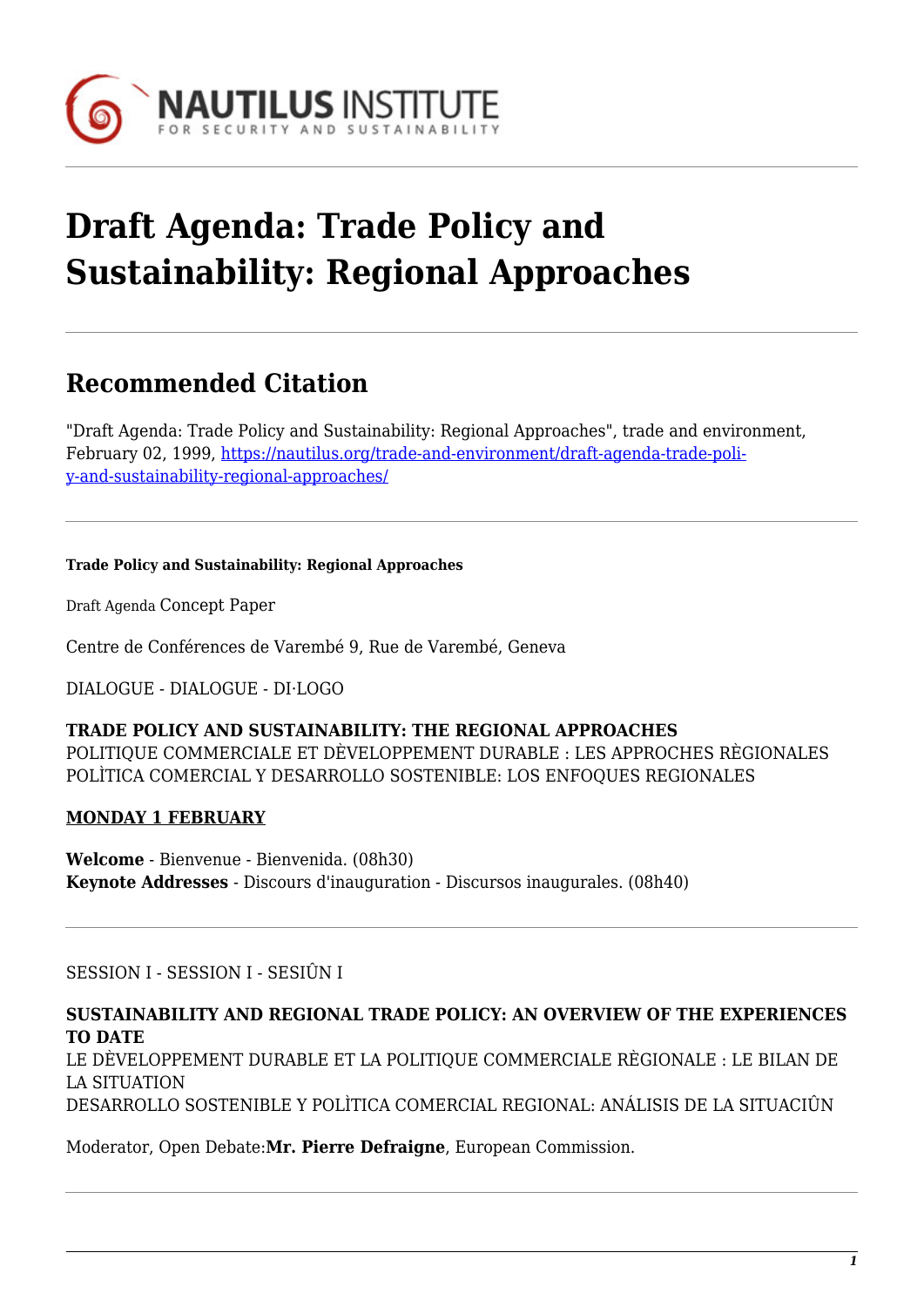### **Roundtable I.1** - Table Ronde I.1 - Mesa Redonda I.1. (09h00-12h40)

**Principles and Institutional Structures: Europe & the Mediterranean Basin, the Americas, Africa & Asia.** Principes et structures institutionnelles: l'Europe et le Bassin mediterranean, les Ameriques , l'Afrique et l'Asie. Principios y estructuras institucionales: Europa y la Cuenca mediterr·nea, las AmÈricas, Africa y Asia. Facilitator: **Dr. Manuel Montes**, East-West Centre (USA). Intervenors: **Dr. Andreas Ziegler**, University of St. Gallen (Switzerland); **Dr. Abdellatif Benachenhou**, Blue Plan for the Mediterranean; **Dr. Robin Rosenberg**, North-South Centre, University of Miami (USA); **Mr. Daniel Sabsay**, Fundación Ambiente y Recursos Naturales (Argentina); **Dr. Konrad von Moltke**, International Institute for Sustainable Development (Canada); **Ms. Rosalind H. Thomas**, Development Bank of Southern Africa; **Ms. Veena Jha**, UNDP- New Delhi (India); **Dr. Ooi Giok Ling**, Institute of Policy Studies (Singapore). Conclusions: **Ms. Marianne Schaper**, Comisión Económica para América Latina y el Caribe.

**Roundtable I.2.** - Table Ronde I.2. - Mesa Redonda I.2. (13h50-16h40)

#### **Instruments for Adjustment**. Instruments d'ajustement.

Instrumentos para el ajuste.

Facilitator: **Ms. Janet Martinez** and **Ms. Michelle Ferenz**, Consensus Building Institute Inc. (USA). Intervenors: **Mr. Fariz Mohamed Ahmad**, Institute for Environment and Development (Malaysia); **Ms. Sarah Richardson**, Commission for Environmental Cooperation - NAAEC; **Mr. Julio García-Burgués**, European Commission; **Ms. Jennifer Haverkamp**, Office of the U.S. Trade Representative (USA); **Dr. Sitanon Jesdapipat**, Thailand Environment Institute; **Mr. Haroldo Mattos de Lemos**, Secretariat for the Implementation of Environment Policies and Norms (Brazil). Conclusions: **Mr. Duncan Brack**, Royal Institute for International Affairs (UK).

# **TUESDAY 2 FEBRUARY**

**SESSION II** - SESSION II - SESIÛN II

**REGIONAL TRADE INTEGRATION STRUCTURES AND ENVIRONMENTAL OBJECTIVES.** STRUCTURES RÈGIONALES D'INTÈGRATION COMMERCIALE ET OBJECTIFS ENVIRONNEMENTAUX. ESTRUCTURAS REGIONALES DE INTEGRACIÛN COMERCIAL Y OBJETIVOS AMBIENTALES.

Moderator, Open Debate:H.E. **Carlos Perez del Castillo**, Permanent Mission of Uruguay.

**Introductory Presentation** - Introduction - IntroducciÛn. (09h00-09h15)

#### **Cooperation in environmental protection: experiences from Regional Integration Agreements**.

La Coopération dans le domaine de la protection de l'environnement: les experiences menées à bien dans le cadre de Accord Régionaux d'Intégration.

La cooperación para la protección del ambiente: las experiencias de los Accuerdos de Integración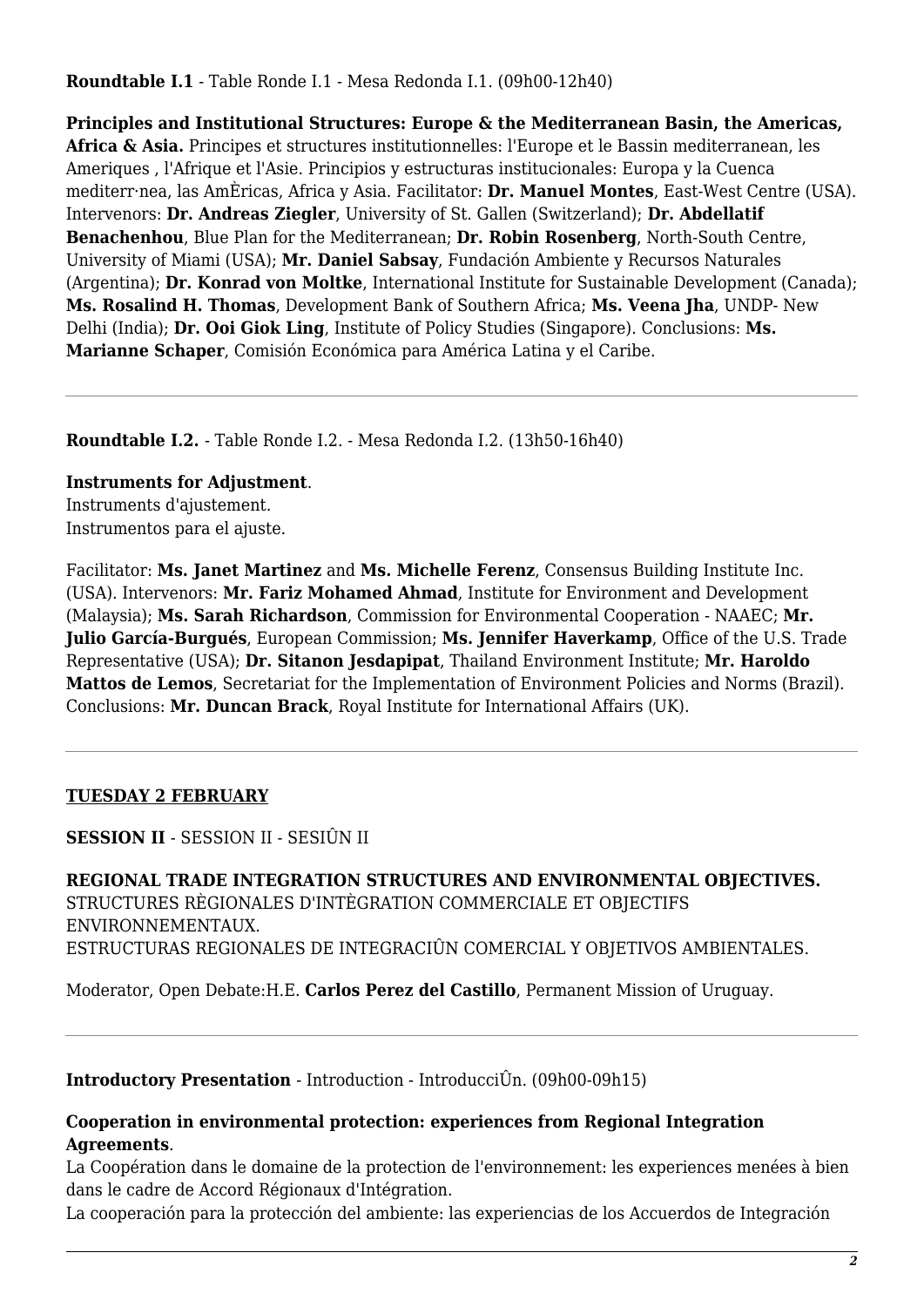Regional.

Presenters: **Ms. Ines Freier** and **Mr. Helmut Städter**, Institute for International Economics and the Environment (Germany).

**Roundtable II.1** - Table Ronde II.1. - Mesa Redonda II.1. (09h15-10h15)

## **Policy Integration and Norms**

IntÈgration des politiques et aspects normatifs. IntegraciÛn de polÌticas y aspectos normativos.

Facilitator: **Dr. Ibrahim Ahmad**, Malaysian Palm Oil Promotion Council (Malaysia). Intervenors: **Mr. John Hontelez**, European Environmental Bureau (Belgium); **Dr. Taek-Whan Han**, Seo-Kyeong University (Korea); **Mr. Agus Sari**, Pelangi (Indonesia) / University of California; **Mr. Eduardo Gudynas**, Centro Latinoamericano de Ecología Social (Uruguay); **Mr. Aaron Cosbey**, International Institute for Sustainable Development (Canada); **Dr. Anne Cullen**, Bond University (Australia).

**Roundtable II.2** - Table Ronde II.2 - Mesa Redonda II.2. (10h15-12h40)

# **Sector-Based Approach: Agriculture.**

Approche sectorielle: le cas de l'agriculture. Enfoque sectorial: la agricultura.

Facilitator: **Mr. John Audley**, National Wildlife Federation (USA).

Intervenors: **Mr. Victor Suarez**, Associación Nacional de Empresas Comercializadores de Productores del Campo (Mexico); **Ms. Kristin Dawkins**, Institute for Agriculture and Trade Policy (USA); **Dr. Germelino Bautista**, Atteneo de Manila University (Philippines); **Mr. Louis Cayeux**, Fédération Nationale des Syndicats d'Exploitants Agricoles (France); **Dr. Budy Resosudarmo**, University of Vermont (Indonesia).

Conclusions: **Dr. Walden Bello**, Focus on the Global South (Thailand).

#### **SESSION III** - SESSION III - SESIÛN III

#### **IMPACT OF ENVIRONMENTAL POLICY ON REGIONAL TRADE.**

L'IMPACT DE LA POLITIQUE ENVIRONNEMENTALE SUR LE COMMERCE RÈGIONAL. IMPACTO DE LA POLÌTICA AMBIENTAL SOBRE EL COMERCIO REGIONAL.

Moderator, Open Debate: **H.E. John Weekes**, Permanent Mission of Canada.

**Roundtable III.1.** - Table Ronde III.1 - Mesa Redonda III.1. (13h50-14h50)

#### **Compatibility between Green Provisions and Trade Expansion.**

CompatibilitÈ entre normes environnementales et expansion commerciale.